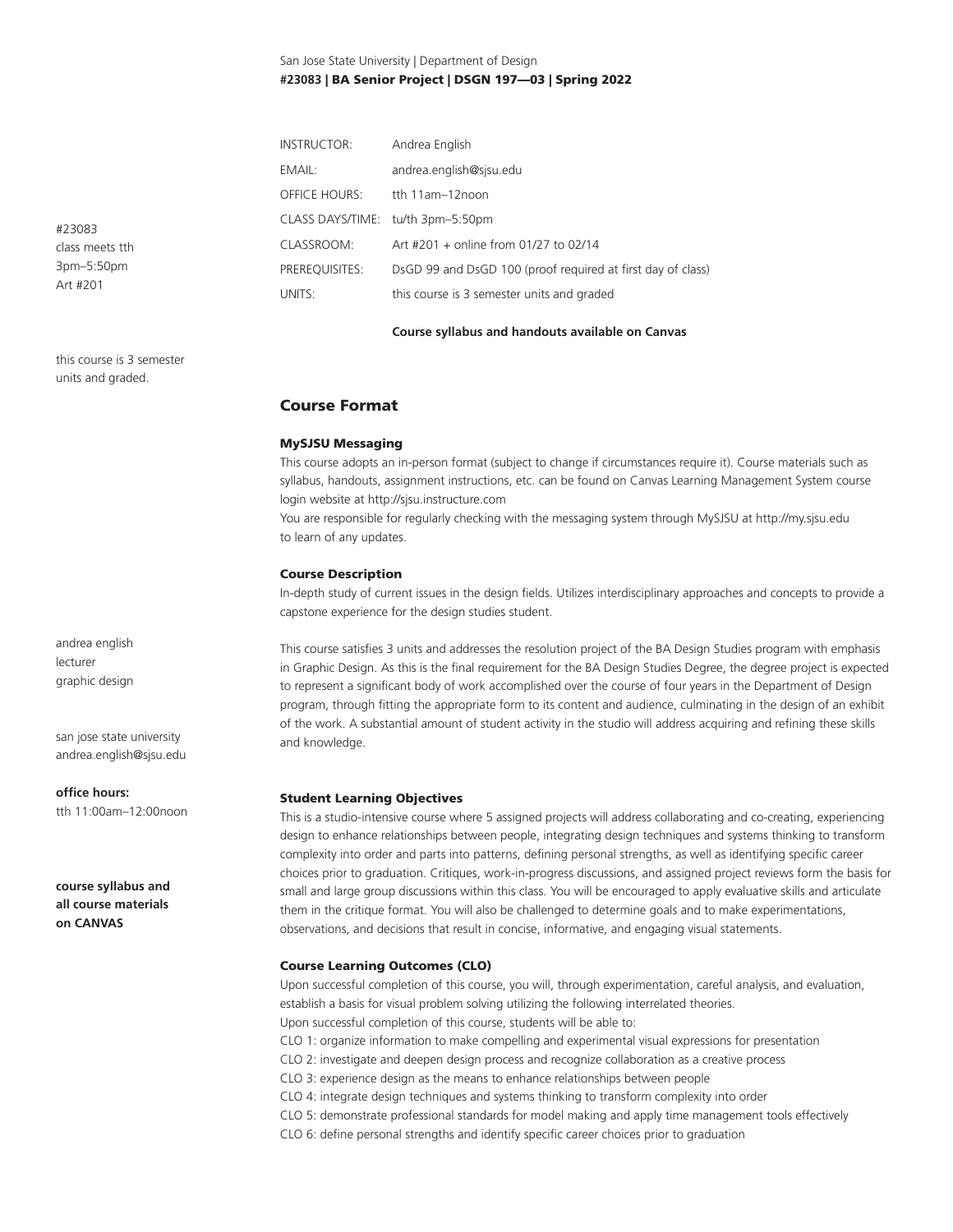San Jose State University | Department of Design **#23083** | BA Senior Project | DSGN 197—03 | Spring 2022

### Required Texts / Readings

- *Navigating a Sea Change,* Lauralee Alben, 2002 at http://www.seachangedesign.com/navigating\_a\_sea\_change.pdf
- Sea Change Design Institute at http://seachangedesign.com/
- Born to Create*, Laurale Alben, 2020 (video recorning on Canvas)*

#### **Suggested Books**

- The Elements of Typographic Style Robert Bringhurst ISBN-13: 978-0881792126
- The Universal Traveler: a Soft-Systems guide to creativity, problem-solving, and the process of reaching goals Don Koberg and Jim Bagnall ISBN-13: 978-1-56052-679-7
- Introduction to Graphic Design Methodologies and Processes: Understanding Theory and Application, John Bowers, John Wiely & Sons, Inc., Canada. ISBN-13: 978-0470504
- It's Not How Good You Are, Its How Good You Want to Be Paul Arden, Phaidon Press, USA ISBN-10: 0714843377
- Design Matters: Portfolios 01: An Essential Primer for Today's Competitive Market Maura Keller, Rockport Publishers, USA ISBN-10: 1592536026

#### Technology Requirements

Students are required to have an electronic device (laptop, desktop or tablet) with a camera and built-in microphone. SJSU has a free equipment loan program available for students. Students are responsible for ensuring that they have access to reliable Wi-Fi during class. If students are unable to have reliable Wi-Fi, they must inform the instructor, as soon as possible. See Learn Anywhere website for current Wi-Fi options on campus.

# **Other technology requirements / equipment / material**

- 1. Portable computer with software—adobe CC and fonts (required)
- 2. Ink-jet Printer color (11"x17" recommended)
- 3. Sketchbook
- 4. Reliable Data Backup
- 5. Cutting Mat approximately 18"x24"; metal ruler; "x-acto" knife; access to a digital camera; pencils

#### **Expenses (this is not a course fee)**

Estimated cost for semester course related supplies/materials is \$200 and will vary according to the individual.

#### Course Requirements and Assignments

**Increasingly, the contemporary role of the designer includes not simply that of form-giver but also problem-solver.** Consequently, designers need the ability to creatively examine complex issues, and the content and information that is developed from these examinations, must be given form. The purpose of this course is to introduce the students to a design model that sees design as the conscious planning and meaningful action that creates relationship to humanity, nature, spirit, and time.

**Through two intensive workshops, lectures and hands-on projects**, students will explore and discover a broader context in which to practice design. They will use design thinking and techniques to help them see, analyze, synthesize, and visualize. Through an intensive experience in how to design intentions, meaningful actions that source from their true sense of purpose and passion, they will gain a greater awareness and a deeper understanding of the role of design in their lives and their work.

#23083 class meets tth 3pm–5:50pm Art #201

this course is 3 semester units and graded.

andrea english lecturer graphic design

san jose state university andrea.english@sjsu.edu

**office hours:**

tth 11:00am–12:00noon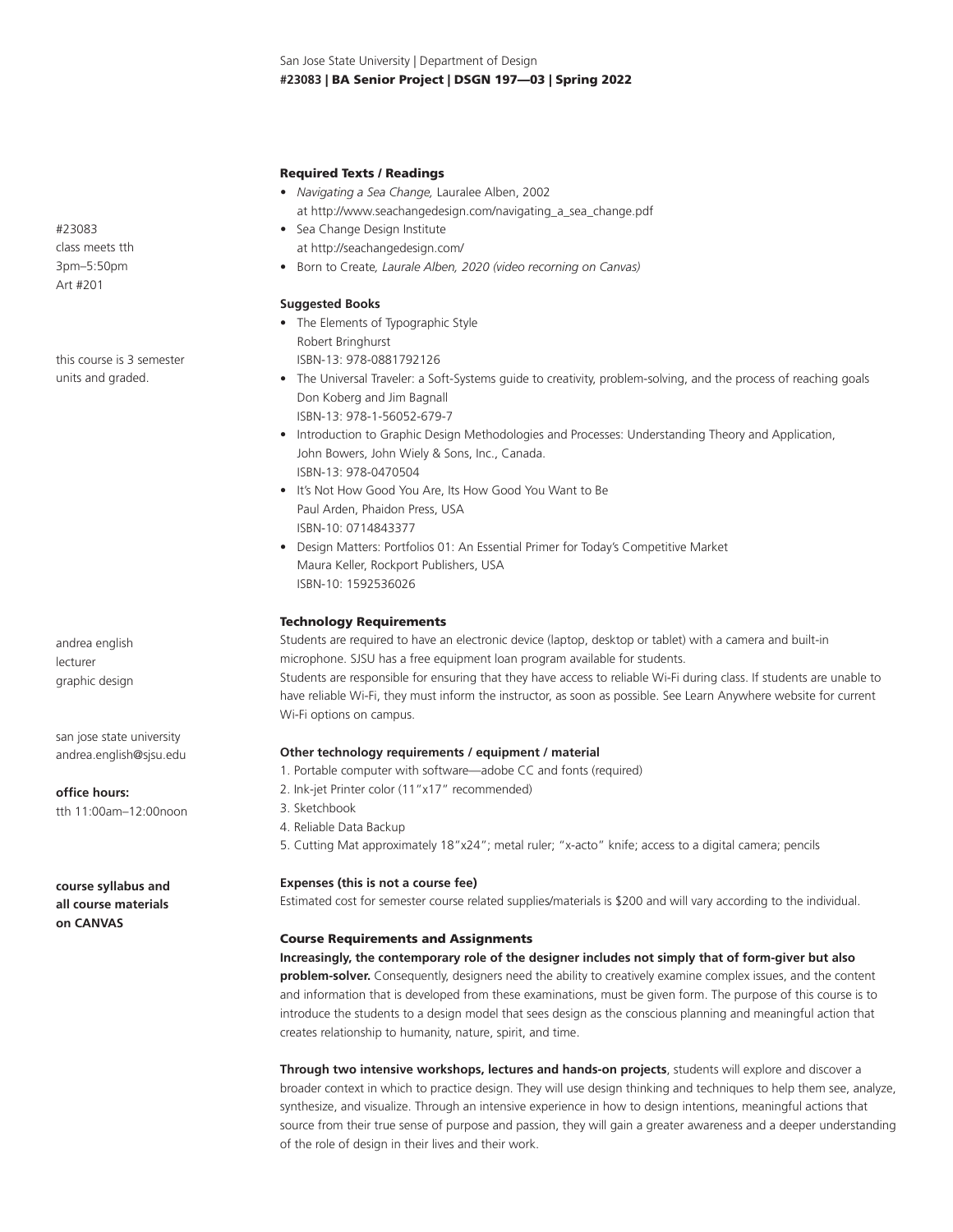**Five major projects will be assigned**. Several preliminary presentations leading up to each final project will be required. The fifth project will be due on the last day of class and is independently designed outside class.

Success in this course is based on the expectation that students will spend, for each unit of credit, a minimum of 45 hours over the length of the course (normally three hours per unit per week) for instruction, preparation/ studying, or course related activities, including but not limited to internships, labs, and clinical practica. Other course structures will have equivalent workload expectations as described in the syllabus.

*Note: students are expected to be familiar or to independently make themselves familiar with basic digital graphics applications or any applications pertinent to their projects, as these will not be taught in class. In-class work days will be scheduled, however a formidable amount of out-of-class work will also be necessary.* 

#### Final Examination or Evaluation

Each project will be graded upon completion and assigned a letter grade according to the University policy—A through F. Late projects are subject to an F unless prior arrangements have been made (health, family emergency, etc.) An incomplete will only be granted to students with documented extenuating circumstances e.g. debilitating illness, family emergency etc. Semester projects cannot be re-done for re-evaluation, no exceptions.

# Process Evaluation (Thumbnails and various options) **Project 1–4: Total possible points: 300**

Final Evaluation **Project 1–5: Total possible points: 300**

- **Problem solving skills CLO 1–4**
- **Form giving skills CLO 1–4**
- **Presentation skills CLO 2, 5 and 6**
- **Participation and Preparation CLO 2–6**

**The semester grade will be weighted according to the following percentages:**

**20%: Project 1:** Total possible points (process and final): 600 **20%: Project 2:** Total possible points (process and final): 600 **20%: Project 3:** Total possible points (process and final): 600 **20%: Project 4:** Total possible points (process and final): 600 **10%: Project 5:** Total possible points: 300 10%: Workshops/other: Total possible points: 300

NOTE: According to University Policy F15-12, Students are expected to attend all meetings for the courses in which they are enrolled as they are responsible for material discussed therein and active participation is frequently essential to ensure maximum benefit to all class members. In some cases, attendance is fundamental to course objectives; for example, students may be required to interact with others in the class. Attendance is the responsibility of the student. Participation may be used as a criterion for grading when the parameters and their evaluation are clearly defined in the course syllabus and the percentage of the overall grade is stated.

### Grading Information

All assignment are graded, therefore you should do your best on them or your course grade will be adversely affected. It is very important to complete all projects because:

1) Each develops a skill necessary for successful completion of projects.

2) Missing a portion of these projects can lower your course grade substantially.

#23083 class meets tth 3pm–5:50pm Art #201

this course is 3 semester units and graded.

andrea english lecturer graphic design

san jose state university andrea.english@sjsu.edu

**office hours:** tth 11:00am–12:00noon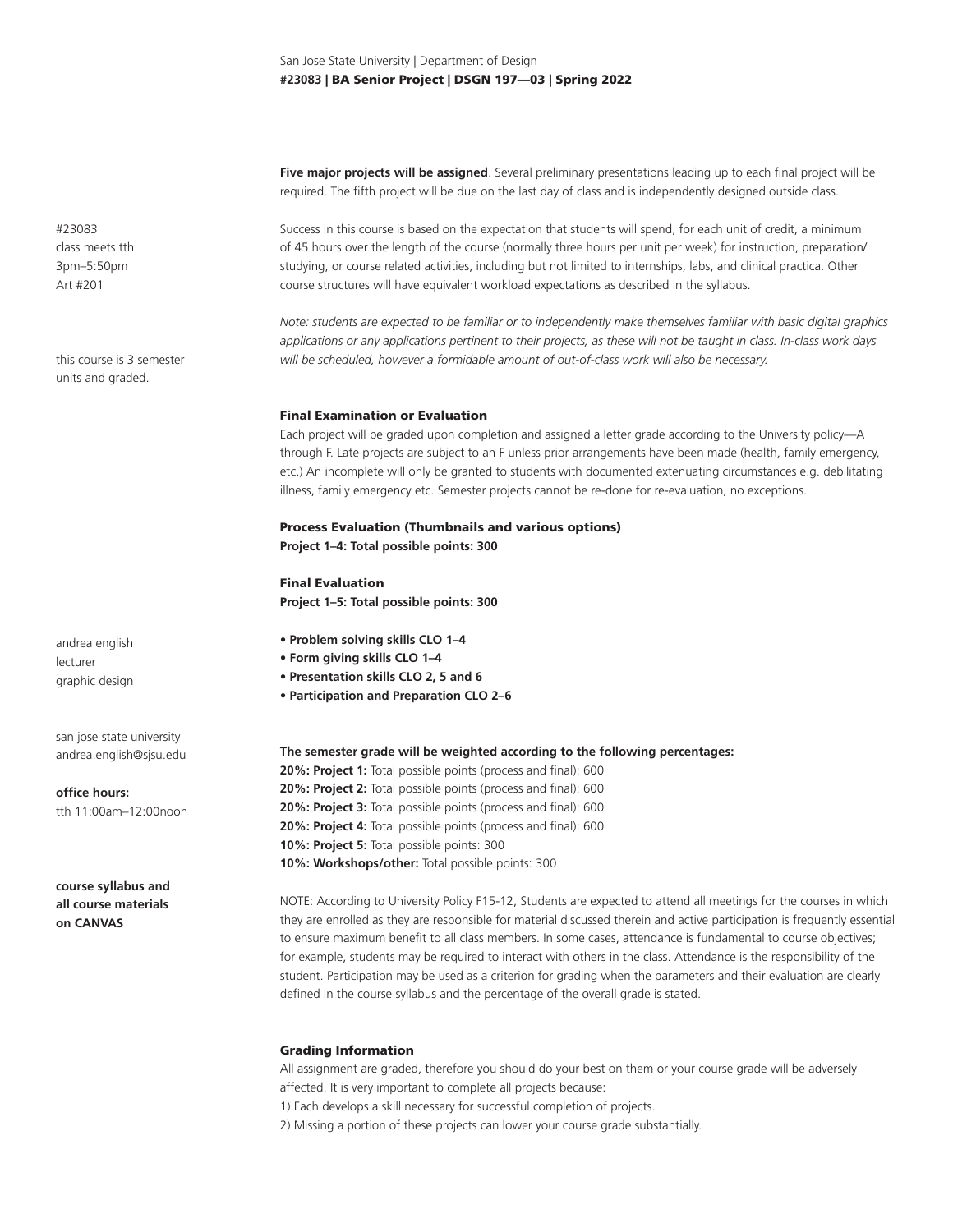# San Jose State University | Department of Design **#23083** | BA Senior Project | DSGN 197—03 | Spring 2022

#### **Determination of Grades**

A plus = 98%–100% = Superior work, all criteria have been surpassed in a distinguished manner  $A = 94\% - 97\% =$  Superior work, all criteria have been surpassed A minus = 90%–93% Student consistently delivers creative and high-quality work and demonstrates the ability to explore a wide range

of alternative options as well as the ability to make intelligent and informed decisions on the final solution. Student is able to refine final solutions to instructor feedback. Student shows the ability to communicate ideas clearly and completely, both visually and verbally. Well-crafted and informed arguments support any and all design decisions. All projects are complete and on time. Student demonstrates a strong, engaged effort in work and in class. Student maintains at all times a positive attitude and commitment towards the profession, classmates, the instructor and their own development. Student participates in all regularly scheduled classes. Overall, student meets and exceeds the requirements of the course.

# B plus = 87%–89%

 $B = 84\% - 86\% =$  Very good work, all criteria have been met B minus = 80%–83%

Student demonstrates an above average effort in all areas. Work is complete and demonstrates no craft or technical problem areas. Student shows the ability to communicate decent rationale for design decisions and demonstrates improvement in all areas of professional development as a designer. Student maintains a positive attitude and involvement in all coursework and class activities.

C plus = 77%–79%  $C = 74\% - 76\% =$  Adequate, average work C minus = 70%–73%

Student produces the minimum work required at an average quality level and provides basic explanations for design decisions. Student demonstrates a basic understanding of the principles presented in class and may have some craft and technical problem areas. Student demonstrates average participation in all regularly scheduled classes.

D plus =  $67\% - 69\%$  $D = 64\% - 66\% =$  Meeting minimum work required at below average quality D minus = 60%–63% Student produces the minimum work required at below average quality and demonstrates little understanding of the principles

 $F = 0\% - 59\% =$  Failure to meet the course requirements

Student demonstrates a lack of understanding of the basic principles discussed in class and is unable to convey creative and craft and technical ability as required. Student has little or no involvement in class discussions, repeatedly misses deadlines or critiques, and demonstrates little commitment to learning and their own development. Student shows little participation and/or is consistently late for class.

**AIGA SF Fellow Lauralee Alben** is scheduled to give a **guest lecture on "Creativity"** for all DSGN197 students on **Wednesday, February 9th at 6pm online in our zoom classroom**. The scheduled Sea Change Design Process workshops on **02/15, 02/17, and 03/24** are mandatory participation as they lay the contextual foundation for project 2 and 3 and therefore strongly drive the content and quality of the projects.

#23083 class meets tth 3pm–5:50pm Art #201

this course is 3 semester units and graded.

andrea english lecturer graphic design

san jose state university andrea.english@sjsu.edu

**office hours:** tth 11:00am–12:00noon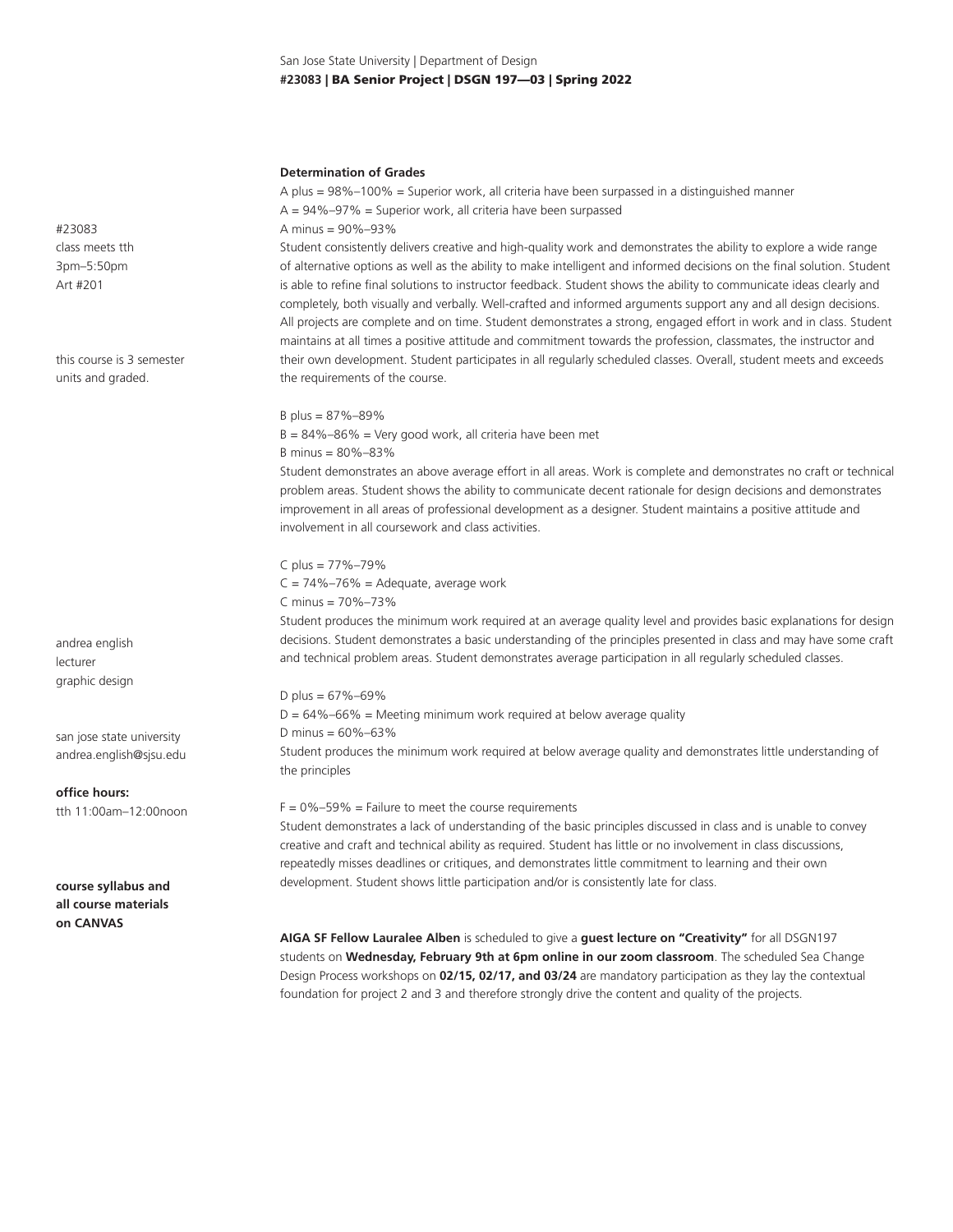#23083 class meets tth 3pm–5:50pm Art #201

this course is 3 semester units and graded.

andrea english lecturer graphic design

san jose state university andrea.english@sjsu.edu

**office hours:** tth 11:00am–12:00noon

**course syllabus and all course materials on CANVAS**

# **Deadlines**

No extensions will be given except in cases of documented emergencies, serious illness. If such a circumstance should arise, please contact the instructor as early as possible and be ready to provide documentation.

# **Late Assignments**

It is essential that you keep up with the course work and submit all assignments in a timely manner. Assignments will lose a full letter grade for each day late. Graded assignments more than 3 days late will not be accepted. In such cases, a grade of zero credit will be entered.

### **Extra Credit**

Out of general fairness to all students, there will be no opportunities for extra credit projects given in this class.

### Classroom Protocol

- Masks are required during class at all times.
- No eating or drinking during class. You will have to step outside of the building to do that.
- Be on time and remain in class until class is over.
- Phones off or on vibrate mode.
- Laptops are to be used for course related purposes only.
- No electronic device use not directly pertaining to your participation. (loose participation points)
- No personal talking during critiques
- No spray-mount adhesive spraying in the class.
- No cutting on tabletops.

# University Policies

Per University Policy S16-9 (http://www.sjsu.edu/senate/docs/S16-9.pdf), relevant information to all courses, such as academic integrity, accommodations, dropping and adding, consent for recording of class, etc. is available on Office of Graduate and Undergraduate Programs' Syllabus Information web page at http://www.sjsu.edu/gup/syllabusinfo/

### Important links

**Design Lectures Series:** https://www.sjsu.edu/design/dsgnlectures.php **SJSU IT Serice Desk:** https://www.sjsu.edu/it/support/service-desk/index.php **SJSU IT Equipment Loaning:** https://www.sjsu.edu/it/services/academic-tech/equipment-loaning/index.php **Free Adobe Creative Cloud for Students:** https://www.sjsu.edu/ecampus/software-tools/teaching-tools/videocreative/adobe/students.php **Book a study room at the library:** https://booking.sjlibrary.org/reserve/king **Order free testing kits at:** https://www.covidtests.gov **Campus COVID-19 resources:** https://www.sjsu.edu/healthadvisories/resources/campus-resources/index.php **Schedule an on-campus COVID-19 testing:** https://www.sjsu.edu/medical/services/covid-testing.php **Vaccination verification process and policy:** https://www.sjsu.edu/healthadvisories/vaccination.php **Academic or personal support at Spartan Support Network:** https://www.sjsu.edu/peerconnections/programs/ support-network.php **University grading policy:** https://catalog.sjsu.edu/content.php?catoid=12&navoid=4099 **Office of the Registrar's calendar:** https://www.sjsu.edu/registrar/calendar/spring-2022.php